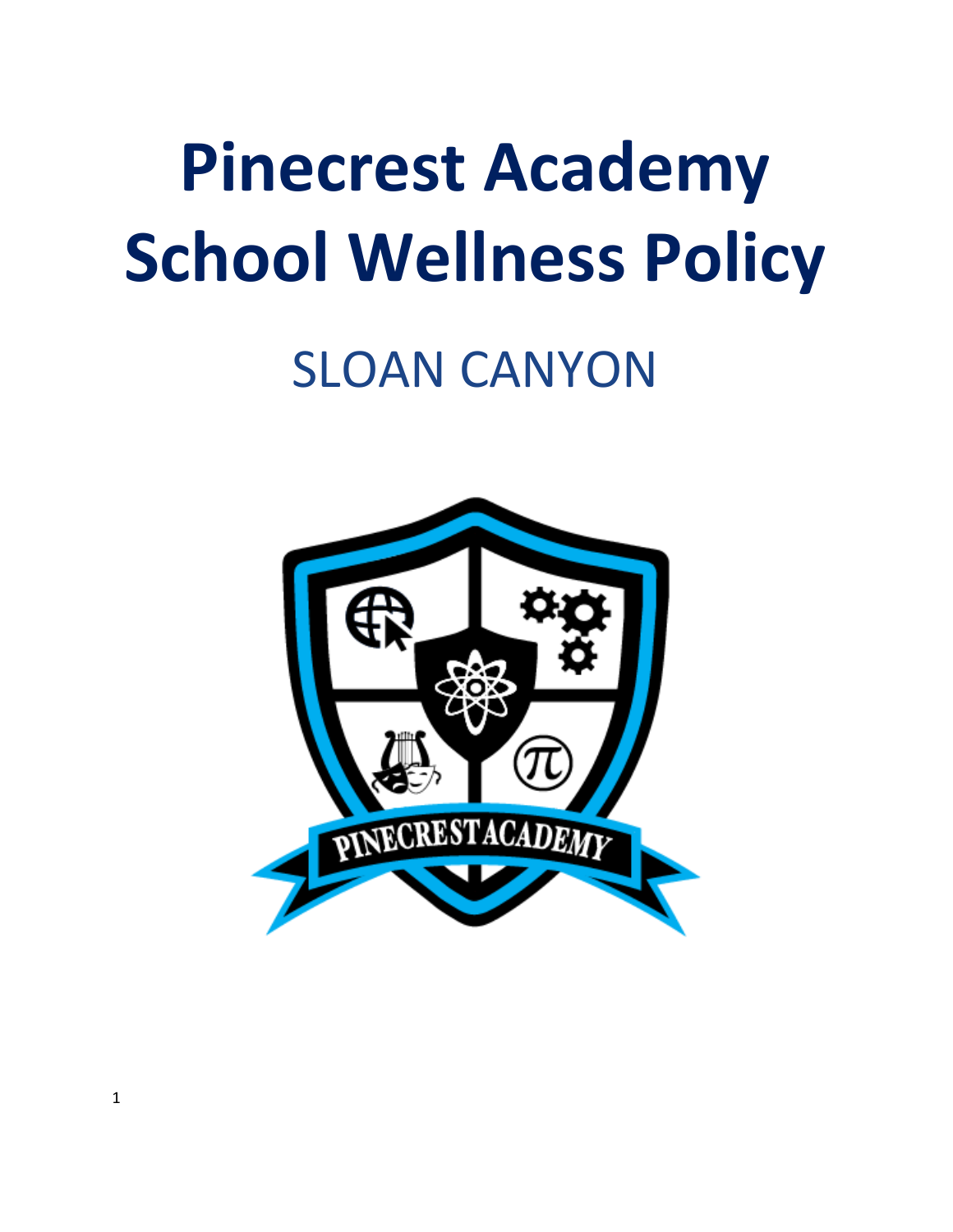## **Smart Snacks Nutrition Standards for all Foods Sold in Schools**

The Healthy Hunger-Free Kids Act of 2010 directed the USDA to establish science-based nutrition standards for all foods and beverages sold to students in school during the school day. The Smart Snacks Nutrition Standards support efforts by school food service staff, school administrators, teachers, parents, and the school community, who all work together to instill healthy habits in students. The Smart Snacks Nutrition Standards cover all foods sold in schools. This means foods sold during the school day in the following locations, (but not limited to) school stores, vending machines, bake sales, the snack bar, must meet the minimum federal regulations as laid out in the Smart Snacks Nutrition Standards. The intent of these standards is not to limit popular snack items, but instead to make healthier snacks available to students. These snacks must meet common-sense standards for fat, saturated fat, sugar, and sodium, while promoting products that have whole grains, low- fat dairy, fruits, vegetables or protein foods as their main ingredients.

#### 1. Advisory Group

Pinecrest Academy of Nevada will have a Wellness Advisory Group made up of diverse stakeholders to assess the schools needs and develop a policy that meets the operational realities of the school and work toward improved health and wellness outcomes for school children.

The Wellness Advisory Panel will include

- a. One parent representative from each campus.
- b. One middle-school student from each campus.
- c. One staff member from each campus.

The Wellness Advisory Panel will meet twice a year to review the School's Goals, Menu, and discuss other issues.

# 2. Wellness Policy Coordinator (Who is your wellness policy coordinator?)

#### Alia Rothstein

Ms. Rothstein will be responsible for reporting the status of Policy implementation annually. The Pinecrest Academy of Nevada will inform the Nevada Department of Agriculture (NDA) the name(s), position(s), and contact information for the person(s) responsible for the oversight of the local school wellness policy at the district and/or school level by September  $30<sup>th</sup>$  of each school year. If the designated wellness policy coordinator changes, the school district must notify NDA within 60 days.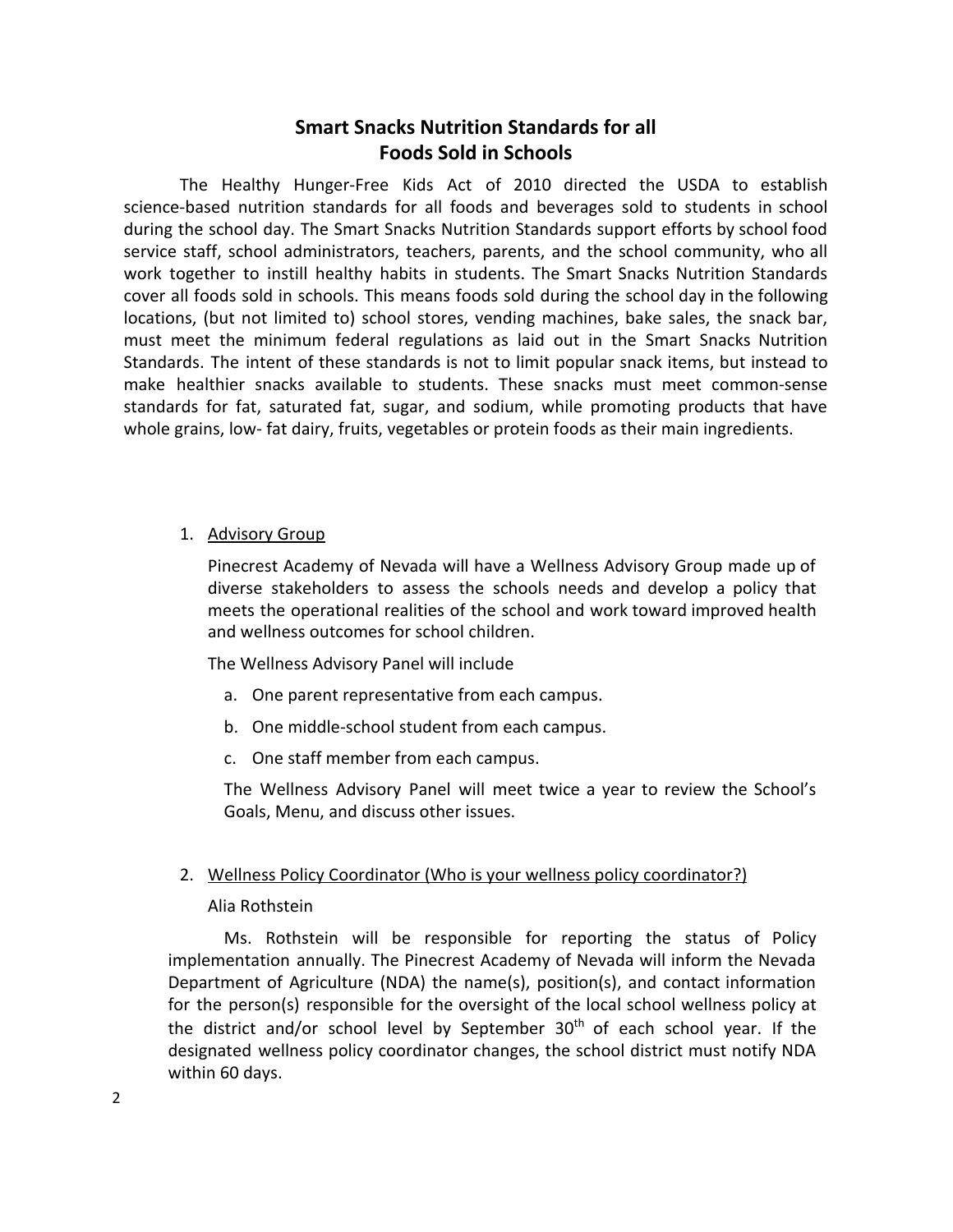#### 3. Recordkeeping

Alia Rothstein

Wellness Policy Coordinator

Pinecrest will retain basic records demonstrating compliance with the LSWP and must include the following documentation: Compliance with the requirements of advisory group representation, triennial assessment of the LSWP, annual LSWP progress reports for each school under the jurisdiction, demonstrate compliance with public notification which includes:

The Wellness Policy can be found on each campuses website, under Lunch tab. Under the Wellness Policy tab, there will be a link to the Wellness Policy, a schedule of each campuses events or activities related to the Wellness Policy, and how individuals and the public can get involved with the advisory group.

- 4. School Wellness Policy Goals
- *1. The goal is to promote nutrition education with the objective of improving students' health and reducing childhood obesity.*
	- *a. Nutrition education is integrated into the school curriculum through science and physical education.*
	- *b. Nutrition education involves sharing information with families and the broader community.*

#### *Action Steps:*

*Menu review with parents and teachers through meetings regarding calorie intake and healthy eating. Nutrition education information is distributed at parent nights.*

*2. To promote physical activity with the objective of improving students' health, academic achievement, and reducing childhood obesity.*

#### *Action Steps:*

*Daily physical activity is provided through recess (30 min), physical education (twice a week), brain breaks.*

- *3. To promote health, wellness, and safety of students and staff.*
	- *a. The school values the health and well-being of every staff member and will plan and implement activities that support personal efforts by staff to maintain a healthy lifestyle.*

#### *Action Steps:*

*Wellness Promotion Policy goals are considered in planning of all school and department-based activities (such as school events, field trips, dances, assemblies, and workshops).*

5. Incentives & Rewards

*Pinecrest will not use food as an incentive or reward. For special circumstances, with School Administrator approval, food awards or incentives*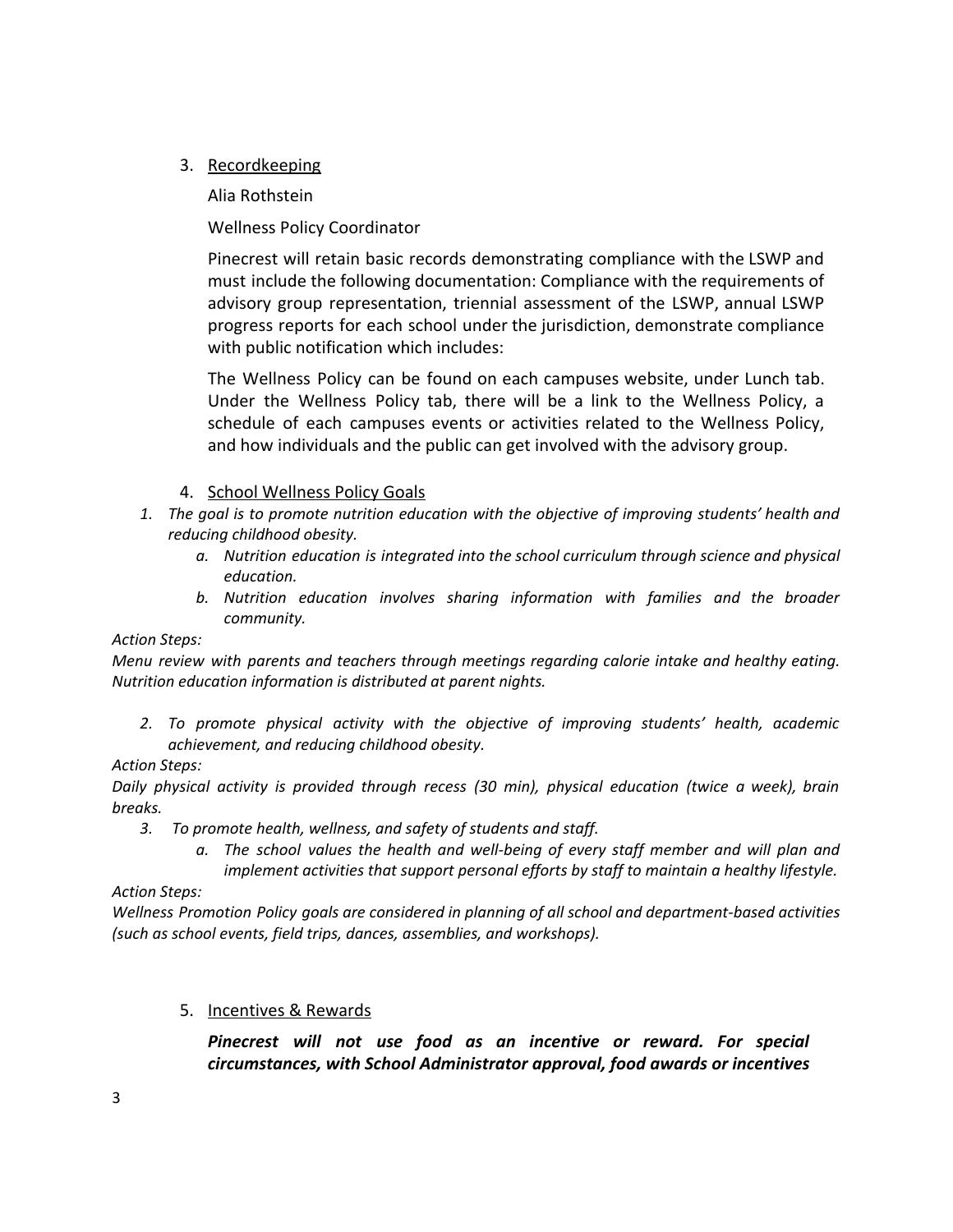*may be used as long as they are in alignment with the Smart Snacks Nutrition Standards.*

6. Fundraising

*All items sold to students on the school campus during the school day will meet the Smart Snacks Nutrition Standards, there are no exemptions.*

## 7. Special Occasions

# *Special Occasions Policy*

*For the following special occasions and/or holidays foods may exceed the established nutrition standards:*

- *● State or National Holidays*
	- *o Valentine's Day*
	- *o Nevada/ Halloween Day*
	- *o Day Prior to Spring Break*
	- *o Day Prior to Winter Break*
- *● School Community Observations*
	- *o Lesson Plans- Must be approved by the administration.*
	- *o Birthday Parties and Other Celebrations- Once per month or as otherwise determined by the School Administration on a limited basis.*
	- *o Fundraising for various school related activities, sporting events and field trips, using outside vendors (all nutritional facts are available for review). ALL fundraisers on school campus during the school day will meet the Smart Snacks Nutrition Standards. If fundraisers sell items that do not meet Smart Snacks, it will occur at least 30 minutes after the end of the school day or on a weekend. Fundraisers that are intended to be consumed at home (cookie dough, popcorn, etc.) will not be af ected since they are not consumed at school.*

*In order to minimize risks of foodborne-illness and to avoid known food allergens, food must be commercially prepared.*

#### 8. Revenue

The school will open and maintain a separate bank account for the National School Lunch Program ("NSLP"). All deposits and payments out of this account may only be used for the purpose of NSLP.

All transactions related to the NSLP must be entered into the tracking/POS system. All cash collected along with receipts at the end of each day is required to be turned over to the Office Manager. The Office manager along with one other school employee (not the person who collected the money or the 4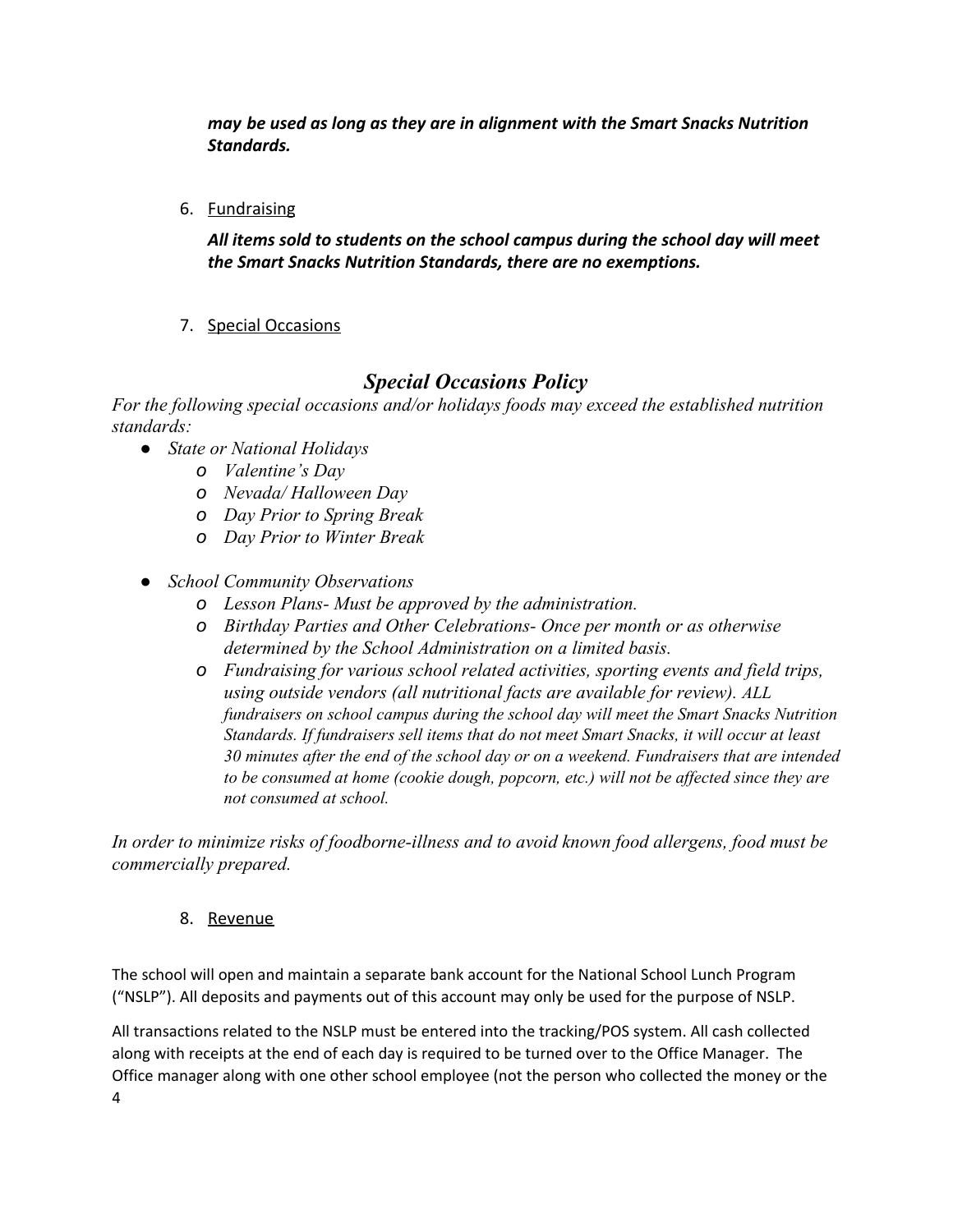person who will be depositing the money) will reconcile the receipts with the cash collected to verify that the amounts match. The Office Manager will then endorse all checks FOR DEPOSIT ONLY and prepare the deposit slip. A school employee who neither collected money nor reconciled the money will then take the deposit to the bank. Deposits must be made either once a week or whenever \$250 or more in cash has been received.

By the 10<sup>th</sup> day of each month, the previous month accounts must be reconciled and letters sent out for those who have a balance. All reimbursements to be submitted to the Department of Agriculture must done by the 15<sup>th</sup> of month following month.

#### 9. Meal Consumption

It is the intent of this policy to allow each student adequate time to eat their meals, therefore, time spent acquiring the meal is not included in the time to consume the meal.

#### Each Pinecrest Campus shall:

Provide at least 20 minutes for each student to consume the lunch meal.

#### 10. Physical Activity

Pinecrest Academy will provide the opportunity for moderate to vigorous physical activity for at least 30 minutes during each regular school day (as defined by USDA). It is recommended that students be given physical activity opportunities in bouts of 10 minutes at a minimum. Passing periods do not qualify as physical activity time.

Teachers, school personnel, and community personnel will not use physical activity or withhold opportunities for physical activity (e.g. recess, physical education) as punishment.

#### 11. Recess Before Lunch

Recess before lunch is recommended, but is left to the discretion of each Pinecrest Campus.

#### 12. Marketing

Only marketing consistent with Smart Snacks Nutrition Standards is allowed on the school campus. This includes any advertising and other promotions on the school campus during the school day (oral, written, or visual).

Pinecrest Academy will work to identify and eliminate all marketing and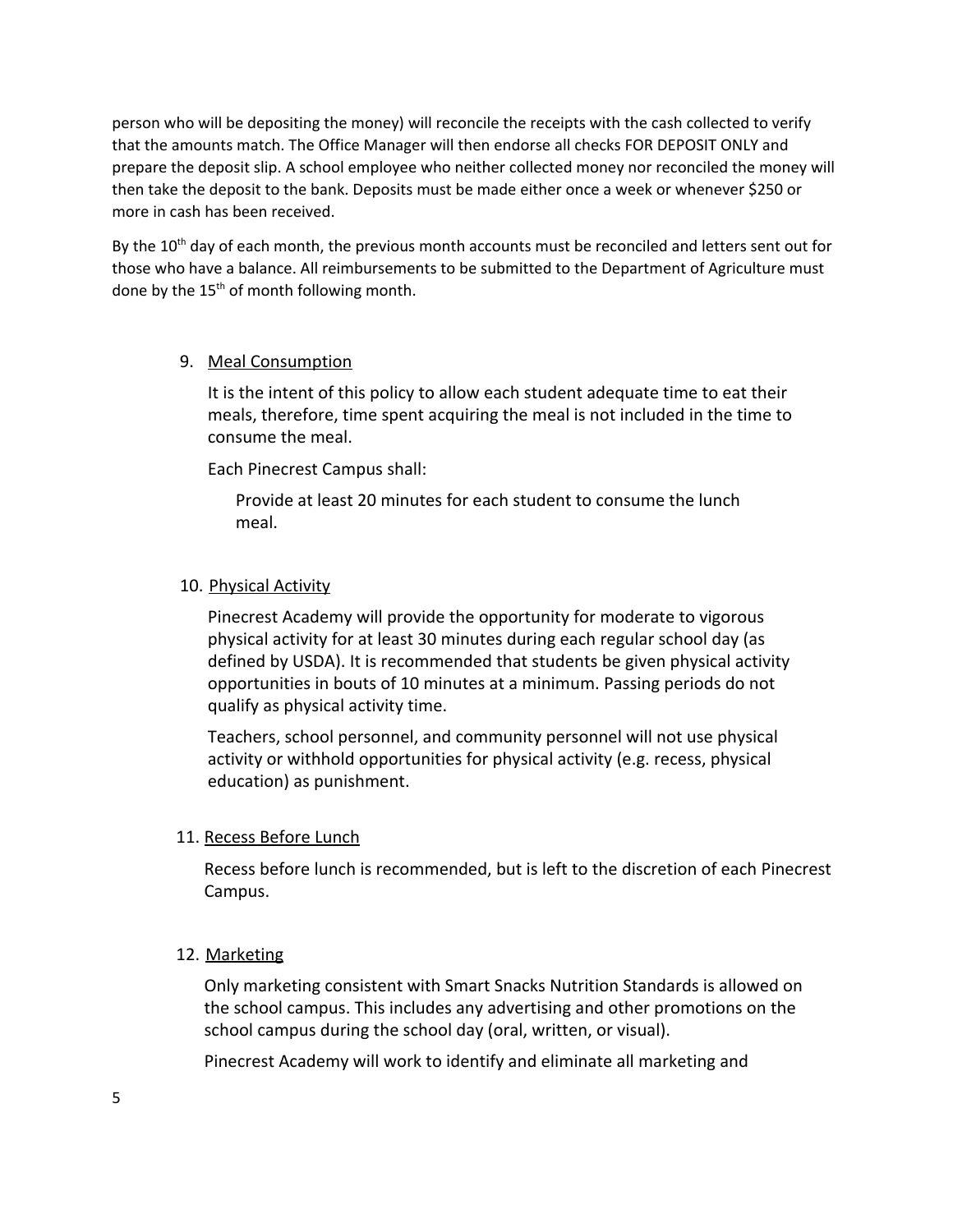advertising on school property which does not currently meet the Smart Snacks Nutrition Standards as leases, agreements, or contracts are renewed or items are replaced.

#### 13. Smart Snacks Nutrition Standards

All foods and beverages available for sale or given away to students on the school campus during the school day must meet the minimum nutrition standards. These food standards apply to all grade levels (unless otherwise specified).

To be allowable, a food item **must meet all** of the competitive food standards as follows: Calories:

> Snack/Side Item- ≤200 calories per item as served (includes any accompaniments) Entrée- ≤350 calories per item as served (includes any accompaniments)

**AND**

#### Sodium:

Snack/Side Item- ≤230 mg per item as served until June 30, 2016 (≤200 mg after July 1, 2016) Entrée- ≤480 mg per item as served

#### **AND**

Sugar:

Total Sugar- <35% by weight

#### Fat:

Total Fat- ≤35% of calories Saturated Fat- <10% of calories Trans Fat– 0 g per serving

**AND**

#### 14. Specific Nutrient Standards for Food

In addition to the Smart Snacks Nutrition Standards, food items **must meet one** of the following criteria;

Be a grain product that contains >50% whole grains by weight or have whole grains listed as the first ingredient on the food label; **OR** Have listed as the first ingredient on the food label, one of the non-grain main food groups: fruit, vegetable, dairy or protein foods; **OR** Be a combination food that contains at least 1/4 cup fruit and/or vegetable; **OR**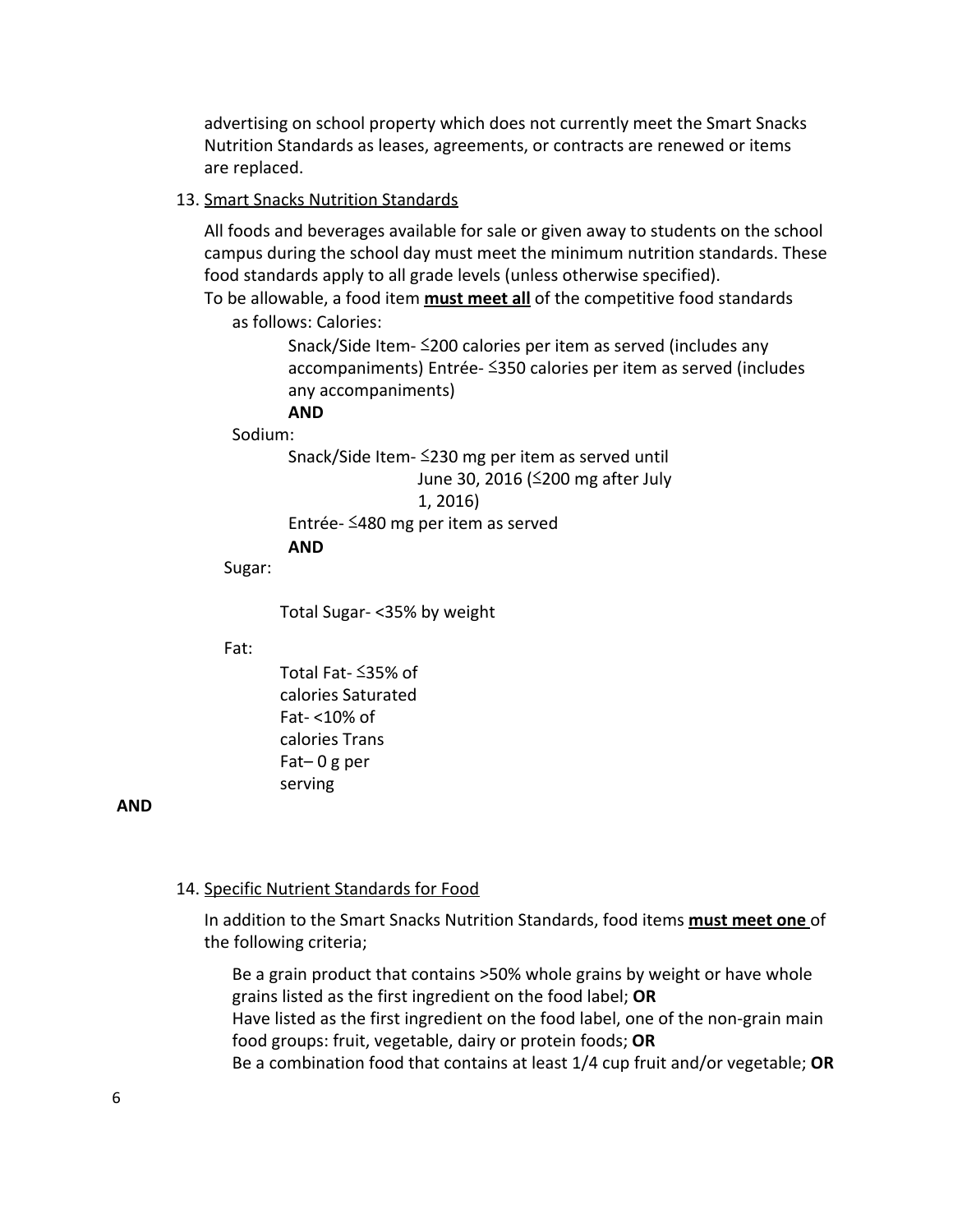Contain 10% Daily Value (DV) of Calcium, Potassium, Vitamin D, or Dietary Fiber (Effective through June 30, 2016).

\*If water is the first ingredient, the second ingredient must meet one of the above criteria.

#### 15. Beverages

Allowable beverages vary by grade level and address container size. All beverages

#### sold on the school

Campus during the school day must be non-carbonated. There are no restrictions on the sale of any allowable beverage at any grade level, during the school day anywhere on the school campus.

Beverages for all:

**Water**– Plain, no size limit

**Milk–** Unflavored non-fat, unflavored low-fat, or flavored non-fat milk, ≤8 fl. oz. per serving for elementary school, ≤12 fl. oz. per serving for middle school and high school.

**Juice–** 100% fruit and/or vegetable juice, 100% juice diluted with plain water (no added sweeteners), ≤8 fl. oz. per serving for elementary school, ≤12 fl. oz. per serving for middle school and high school allowable.

It is recommended that juice be sold in smaller serving sizes: 4-6 fl. oz. servings for elementary school and 8 fl. oz. servings for middle and high school.

| <b>Beverage</b>                          | <b>Elementary</b><br><b>School</b> | <b>Middle School</b> | <b>High School</b> |
|------------------------------------------|------------------------------------|----------------------|--------------------|
|                                          |                                    |                      |                    |
| Plain water                              | No Size Limit                      | No Size Limit        | No Size Limit      |
|                                          |                                    |                      |                    |
| Low-fat milk, unflavored*                | $\leq$ 8 fl oz                     | $\leq$ 12 fl oz      | $\leq$ 12 fl oz    |
|                                          |                                    |                      |                    |
| Non-fat milk, unflavored or<br>flavored* | $\leq$ 8 fl oz                     | $\leq$ 12 fl oz      | $\leq$ 12 fl oz    |
|                                          |                                    |                      |                    |
| 100% Fruit/Vegetable juice**             | $\leq$ 8 fl oz                     | $\leq$ 12 fl oz      | $\leq$ 12 fl oz    |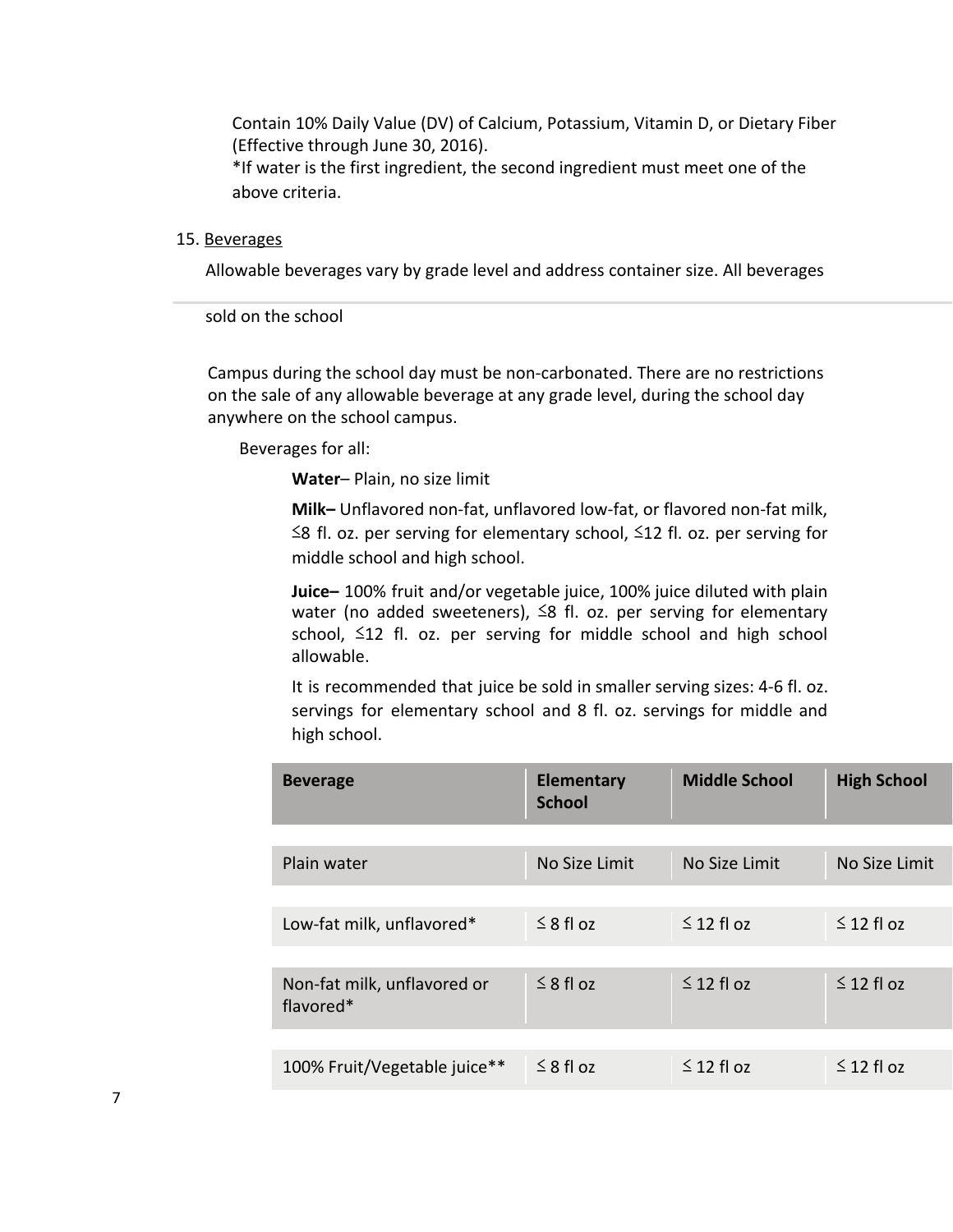\*Includes nutritionally equivalent milk alternatives, as permitted by NSLP/SBP \*\*May include 100% juice diluted with plain water & with no added sweeteners

Other Allowable Beverages in **High School Only**.

**Non-Carbonated Calorie-free beverages (**≤**20 fl. oz./serving);** *Examples: Vitamin Water Zero, Propel Fit Water, Powerade Zero*

**Other Non-Carbonated "Calorie-free" Beverages** (≤20 fl. oz./serving):

<5 calories per 8 fl. oz. or ≤10 calories per 20 fl. oz.; *Examples: Diet Fuze, Pure Leaf Iced Tea*

**Non-Carbonated Lower-Calorie Beverages** (≤12 fl. oz./serving): ≤60 calories per 12 fl. oz.,

≤40 calories per 8 fl. oz.

*Examples: G2, Fuze Slenderize, Diet Snapple, Light Hawaiian Punch*

#### 16. Caffeine

All foods and beverages in elementary school and middle school must be non-carbonated and caffeine-free, with the exception of trace amounts of naturally-occurring caffeine substances (e.g. chocolate milk).

It is recommended that no caffeine be allowed, however, caffeine is permitted at the high school level at the discretion of the school district.

#### 17. Chewing Gum

Sugar-free chewing gum is not allowed on any Pinecrest Campus for sale or use.

# **Definitions**

Carbonated Beverage- A class of beverages that bubble, fizz, or are effervescent. These include beverages that are aerated or infused.

Combination Food- products that contain two or more components representing two or more of the recommended food groups: fruit, vegetable, dairy, protein or grains.

Competitive Food- all food and beverages other than meals reimbursed available for sale to students on the School Campus during the School Day.

Fundraisers- the sale of items for monetary gain intended for consumption during the school day.